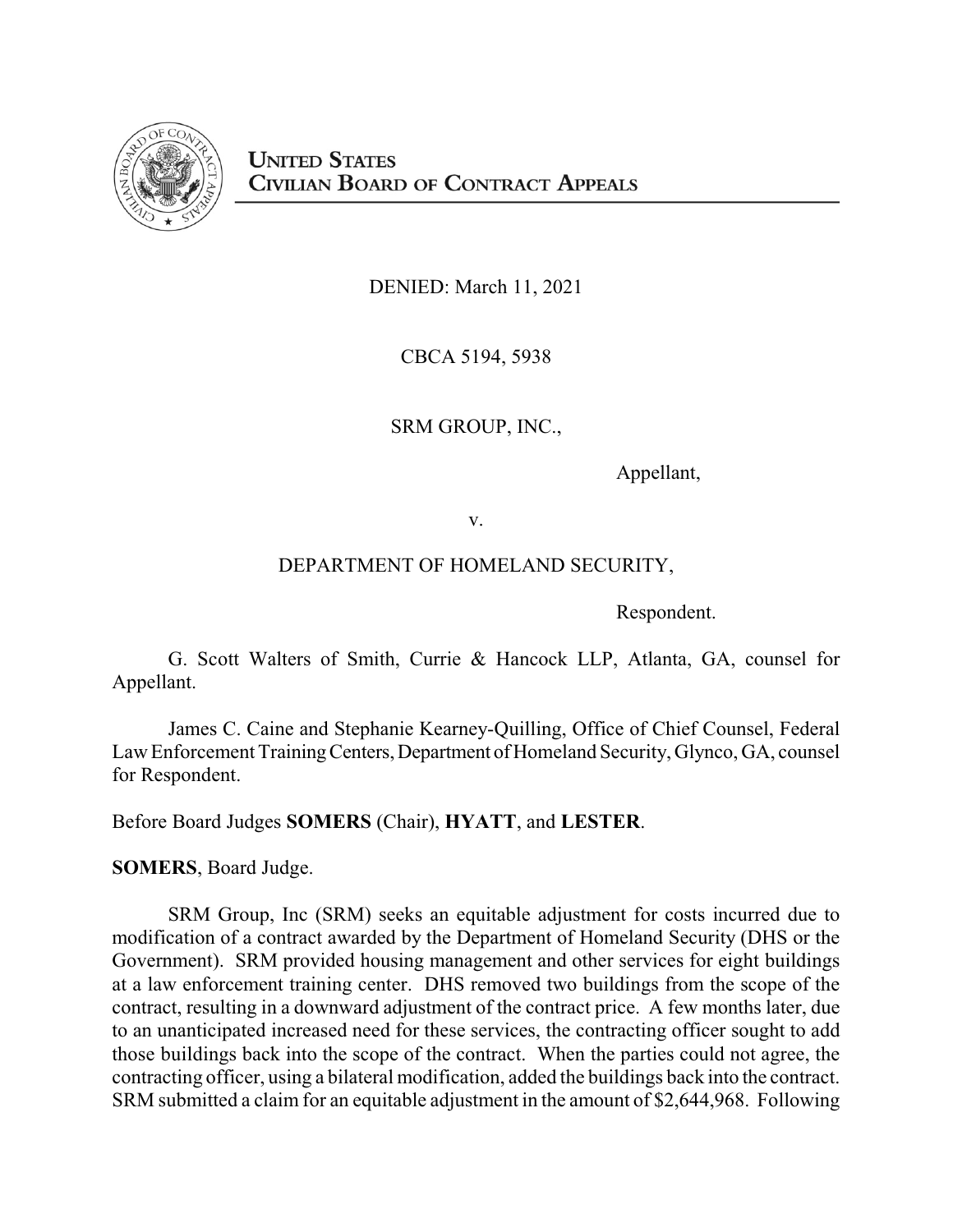further negotiations, SRM submitted a subsequent claim. We find that the contractor has been paid all it is entitled to receive and therefore deny the claims.

#### Background

On June 28, 2012, DHS awarded a firm-fixed price, multi-year contract to SRM, an 8(a) certified small disadvantaged business. Under this contract, DHS agreed to pay SRM \$1,710,486.50 for the base year, with increasing amounts per option year, resulting in a total contract award of \$36,649,908.50. The contract required SRM to provide housing management services at the DHS Federal Law Enforcement Training Center (FLETC) in Glynco, Georgia. These services, identified in the contract by contract line item numbers (CLINs), included custodial services, basic maintenance, and desk clerk services, managed by SRM personnel. SRM would provide these services in dormitories located in eight buildings on the FLETC campus, in addition to public areas in other buildings. The contract identified Buildings 185, 186, and 187 as leased dorms, with a total of 900 suite-type rooms (300 per building). Buildings 71, 95, 96, 210, 275, and 277, located on the main campus, included a total of 1199 dormitory-type rooms. SRM would also replace equipment, such as microwaves or coffee pots, or seek material reimbursement for service work requests, on a fixed-price basis, not to exceed a specified amount.

The contract incorporated Federal Acquisition Regulation (FAR) contract clauses FAR 52.243-1, "Changes-Fixed-Price" Alt. II, and FAR 52.212-4, "Contract Terms and Conditions – Commercial Items." Pursuant to the contract clauses, "changes in the terms and conditions of this contract may be made only by written agreement of the parties."

On July 15, 2013, the parties modified the contract through modification P00009 (mod. 9). The modification "removed main campus dorms  $275 \& 277$  from this contract beginning FY14 and continuing through FY17 due to a significant decrease in occupancy rates." Mod. 9 removed dorms 275 and 277 from the scope of the contract, decreasing the contract by \$1,173,062.25, for a new total amount for the contract of \$36,627,997.87. Mod. 9 also increased the per-room unit price for room cleaning in the remaining dorms from \$5 to \$6.

In early December 2013, the contracting officer informed SRM that DHS wished to modify the contract by adding dorms 275 and 277 back into the contract. SRM submitted its price and the parties negotiated. Although SRM believes that the parties reached a tentative verbal agreement on the price, the parties never formalized that agreement in writing. Rather, a new contracting officer presented SRM a proposed bilateral modification, which increased the contract value by \$744,615.40, and added an additional CLIN to cover the one-time cost of bringing the buildings back in scope. SRM did not agree, so the contracting officer modified the contract through unilateral modification (mod. 16).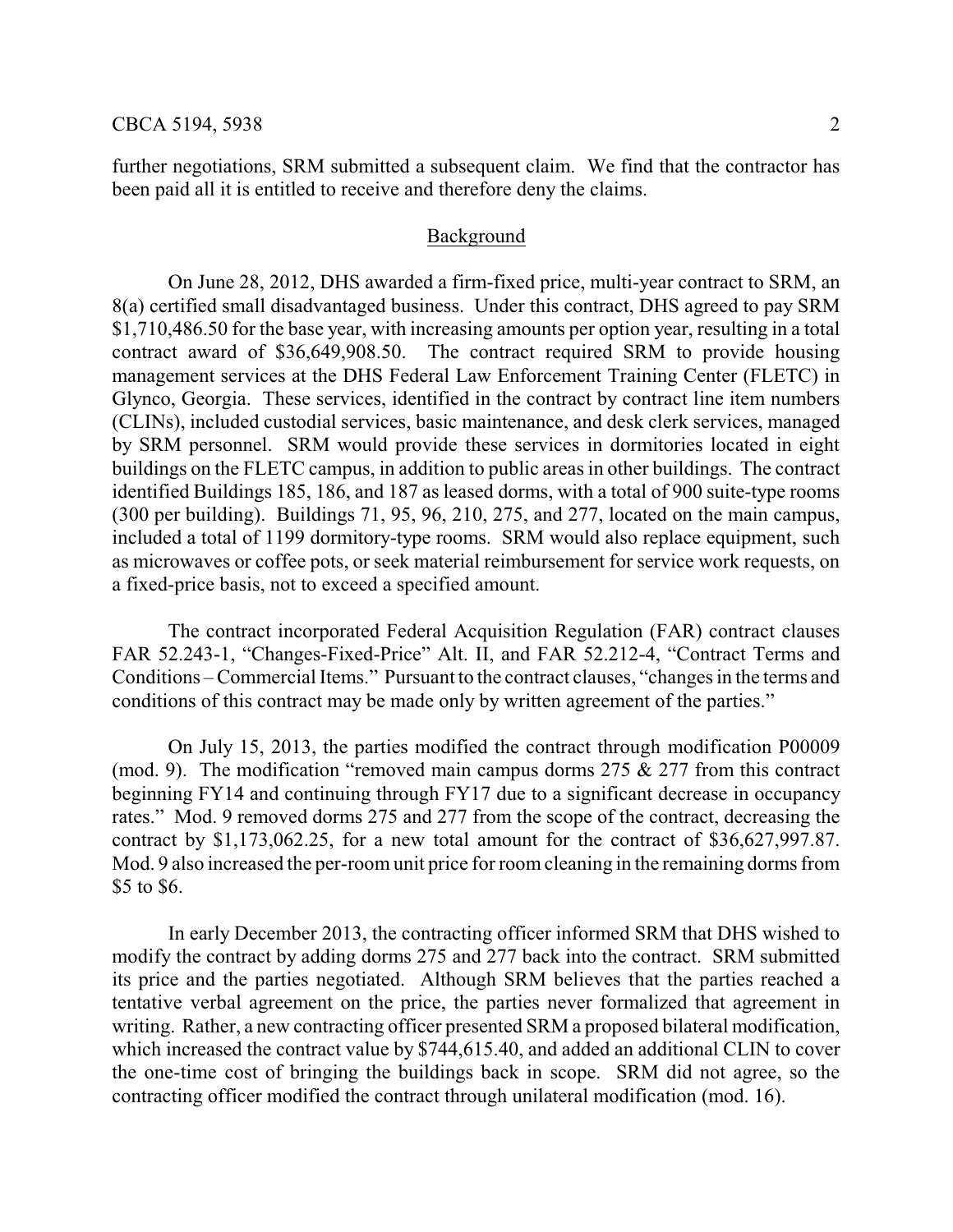On September 4, 2014, SRM submitted a certified request for an equitable adjustment (REA) for \$2,644,968. The cover letter accompanying the REA stated that:

It is SRM Group's and our intention to resolve all the issues as quickly as possible with open discussions and the exchange of any additional supporting documentation if needed. We will submit additional supporting cost data upon request. Once you receive this package (sic) please email me at . . . and I will email you a spreadsheet that supports the REA cost summary.

In response, by letter dated September 11, 2014, the contracting officer stated:

In accordance with Federal Acquisition Regulation (FAR)  $32.211(c)(2)$ , the Contracting Officer will attempt to render a Contracting Officer's Final Decision not later than November 5, 2014. The submitted package received did not contain any attachments or backup documentation to fully support SRM Group's REA to include complete breakout of all costs, materials, supplies, [and] labor. Please provide all necessary documents so that the review process can be initiated. Once this data is received, a new final decision date will be established to finish this action.

After receiving supporting data from SRM, the contracting officer responded to the REA by letter dated July 6, 2015. The contracting officer determined that SRM should receive a total of \$1,128,687,38, and denied the rest of the REA. On July 15, 2015, SRM countered, offering hundreds of pages of payroll data to support a revised proposal of \$1,967,968.87. On February 4, 2016 (docketed February 5 as CBCA 5194), SRM timely appealed, seeking \$2,644,968 for contract modification.

After docketing this claim, we suspended proceedings at the parties' request to allow time to negotiate the claim. On June 17, 2016, the parties apparently reached a tentative settlement of \$2,359,011.64. The contracting officer presented a bilateral modification (mod. 43) to SRM for that amount, reduced byCLIN adjustments of \$627,165.35, previously provided for in mod. 16. SRM declined to sign the modification.

On September 29, 2016, the contracting officer issued a final decision. The contracting officer noted that:

Subsequent to submission of [mod. 43] to SRM Group and their rejection of the modification terms and conditions, the Government discovered that the application of a 3% allowance for inflation was erroneously applied twice, yielding an inflation percentage of 6%. In addition, it was discovered that the previously negotiated amount for Option Year V included twelve months of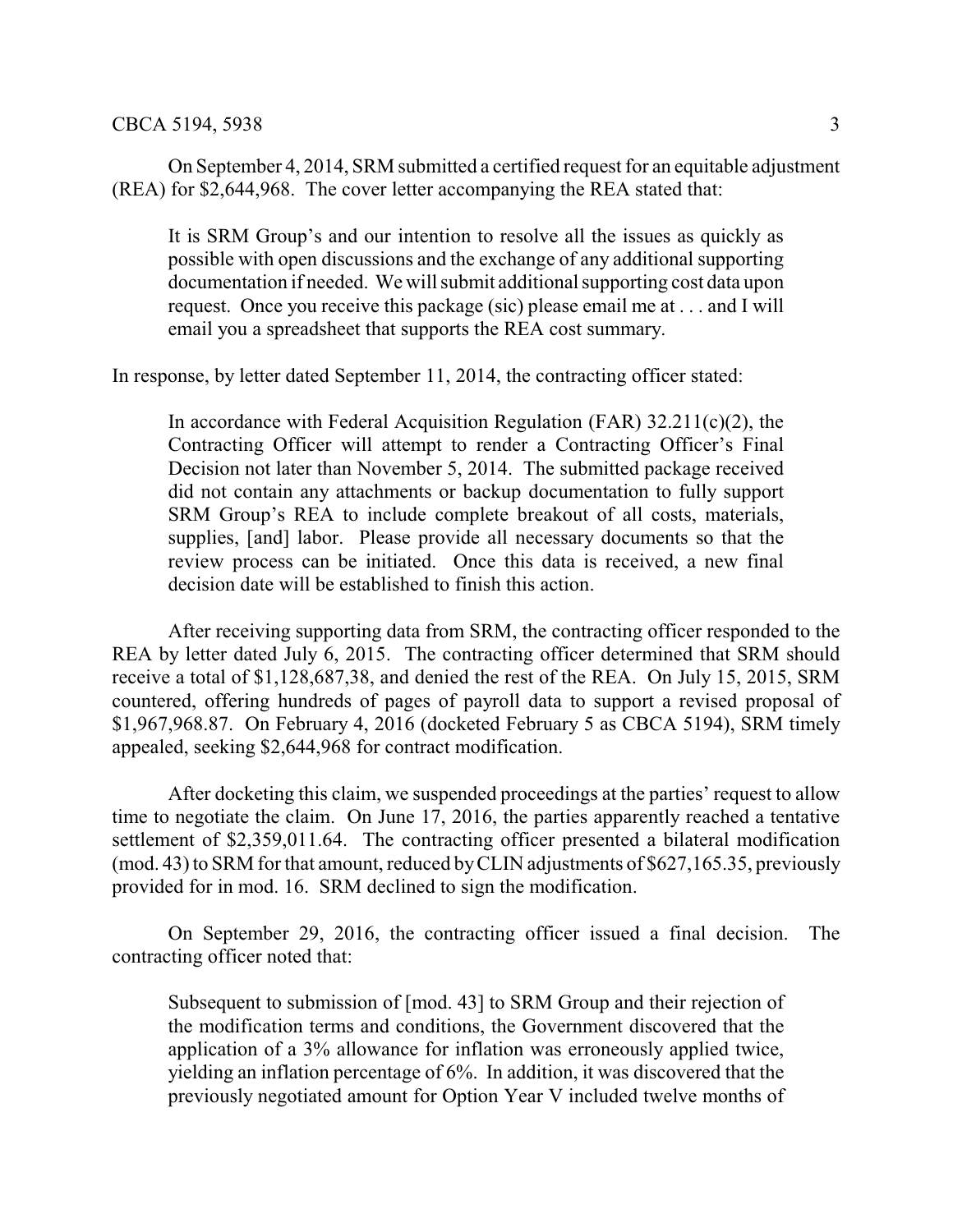increased service in lieu of the nine months identified in the contract terms. TheContractingOfficer's Final Decision provides for adjustment for these two errors–an overall reduction of \$57,517.26 attributed to inflation percentage reduction and a reduction of \$164,515.37 for the removal of three months of service from Option Year V.

Through unilateral modifications 16 and 43:

The Government agreeds to pay SRM Group the total of this modification in the amount of \$1,509,836.15 over the remaining life of this contract. The amount for prior years FY14 and FY15 (\$153,675.71 and \$472,669.47 respectively) will be paid upon receipt of proper invoice once the modification has been fully executed. The funding due for FY16 and FY17 (\$480,122.63) and \$403,368.34 respectively) will be paid as a monthly increase to the affected CLINS throughout the remainder of this contract.

The Contracting Officer's Final Decision is in the amount of \$2,137,001.50 . . . to resolve this issue. This is the final decision of the Contracting Officer.

The parties do not appear to dispute that SRM received payment as described in the contracting officer's final decision, totaling \$2,137,001.50, of which \$1,509,836.15 covered the increased costs of adding the two buildings back into the scope of the contract. The contract expired on September 30, 2018.

Meanwhile, on September 21, 2017, new counsel representing SRM presented an amended request for equitable adjustment and amended claim in the total amount of \$6,119,319.45 "in additional amounts owed due to the Department's change to the contract as well as unpaid amounts for these changes to which the Department had already agreed." Upon receiving no response for the contracting officer, SRM filed a second appeal on November 20, 2017, which we docketed as CBCA 5938. We consolidated CBCA 5194 with CBCA 5938 at the request of the parties.

After multiple extensive delay requests by the parties, we scheduled a hearing for August 13, 2020, on the limited issue of "whether SRM has sufficiently established the costs claimed and their causal connection to DHS's changes to the contract under the applicable legal standard."

The parties retained experts to calculate the actual cost of adding the two buildings back into the contract. SRM submitted into the record four expert reports by Aaron Raddock, identified as the "managing director of BDO USA, LLP's Industry Speciality Services practice based in the Washington D.C. Metropolitan area . . . with more than 12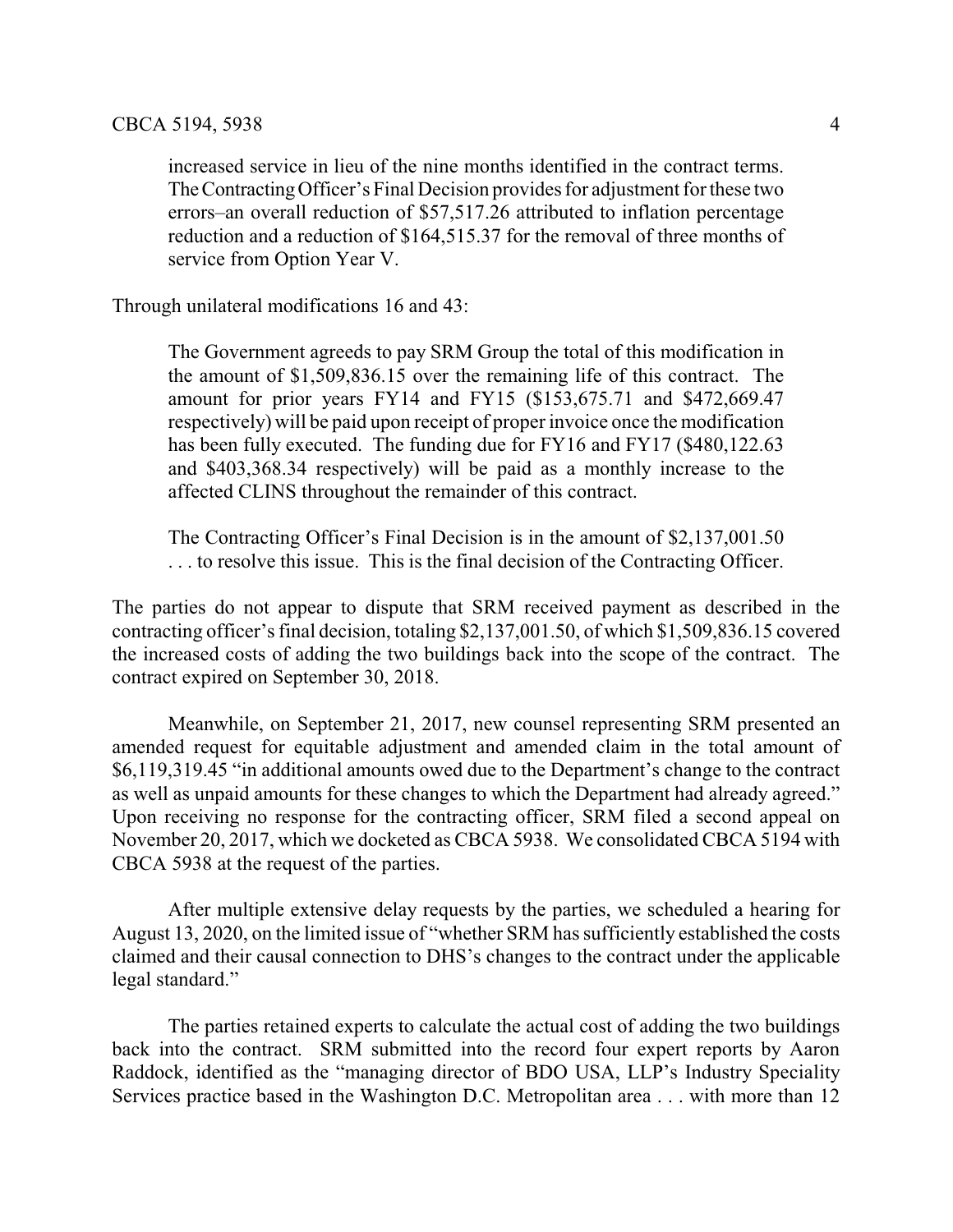years of experience providing consulting services to government contractors regarding compliance with a variety of federal contracting requirements." In the first report, dated January 15, 2019, Mr. Raddock explained that he had been "asked to analyze SRM's accounting records to identify allowable costs owed to SRM as a result of this contract change and for which SRM has not been made whole by DHS." Mr. Raddock analyzed records from the time period of February 2, 2014 through June 30, 2018, using one of two methodologies "(with a preference towards method 1 where possible)":

1) Analyzed the underlying accounting data to extract discrete costs attributable to the add-back, or

2) Calculated total costs for the period covered by the change (i.e. February 2, 2014 through June 30, 2018) and reasonably allocated a portion of those costs attributable to the two buildings.

Mr. Raddock opined that SRM was due an additional \$5,682,501 as of the date of his report.

In a second report dated April 18, 2019, entitled "Rebuttal Expert Report," Mr. Raddock explains that he prepared this rebuttal report "in conjunction with Smith, Currie & Hancock, LLP [SRM's third counsel of record] . . . to address the report and accompanying analyses of" DHS's expert witness, Mark Hudak. Identifying areas of agreement with some of the positions contained in the Government's report, Mr. Raddock updated his analysis. Using this revised analysis, Mr. Raddock opined that DHS owed SRM \$4,007,650. In August 2019, SRM submitted a third "report" from Mr. Raddock, comprised of 571 pages of data and calculations with absolutely no written analysis. Page one of that report, however, does conclude at the end of a chart that SRM is owed a total of \$3,915,825.

SRM submitted its pre-hearing brief on October 25, 2019. This brief included what is identified as appendix B to Mr. Raddock's expert report. The appendix, containing seventy-four pages of charts, but, again, with no written analysis, amended the claimed amount to \$2,261,676.

At some point, SRM retained a new expert, Greg Fordham, founder of Celestial Defense, Inc., and a "certified public accountant, certified internal auditor, certified computer examiner, a microsoft certified professional, a certified live investigator and a certified steganograhy<sup>1</sup> investigator." In his April 2020 report, Mr. Fordham states that he was "retained by Smith Currie & Hancock, LLP to provide forensic accounting services for the

<sup>&</sup>lt;sup>1</sup> Steganography is "the art or practice of concealing a message, image, or file within another message, image or file." *Steganography*, Merriam-Webster.com Dictionary, https://www.merriam-webster.com/dictionary/steganography (last visited Mar. 10, 2021).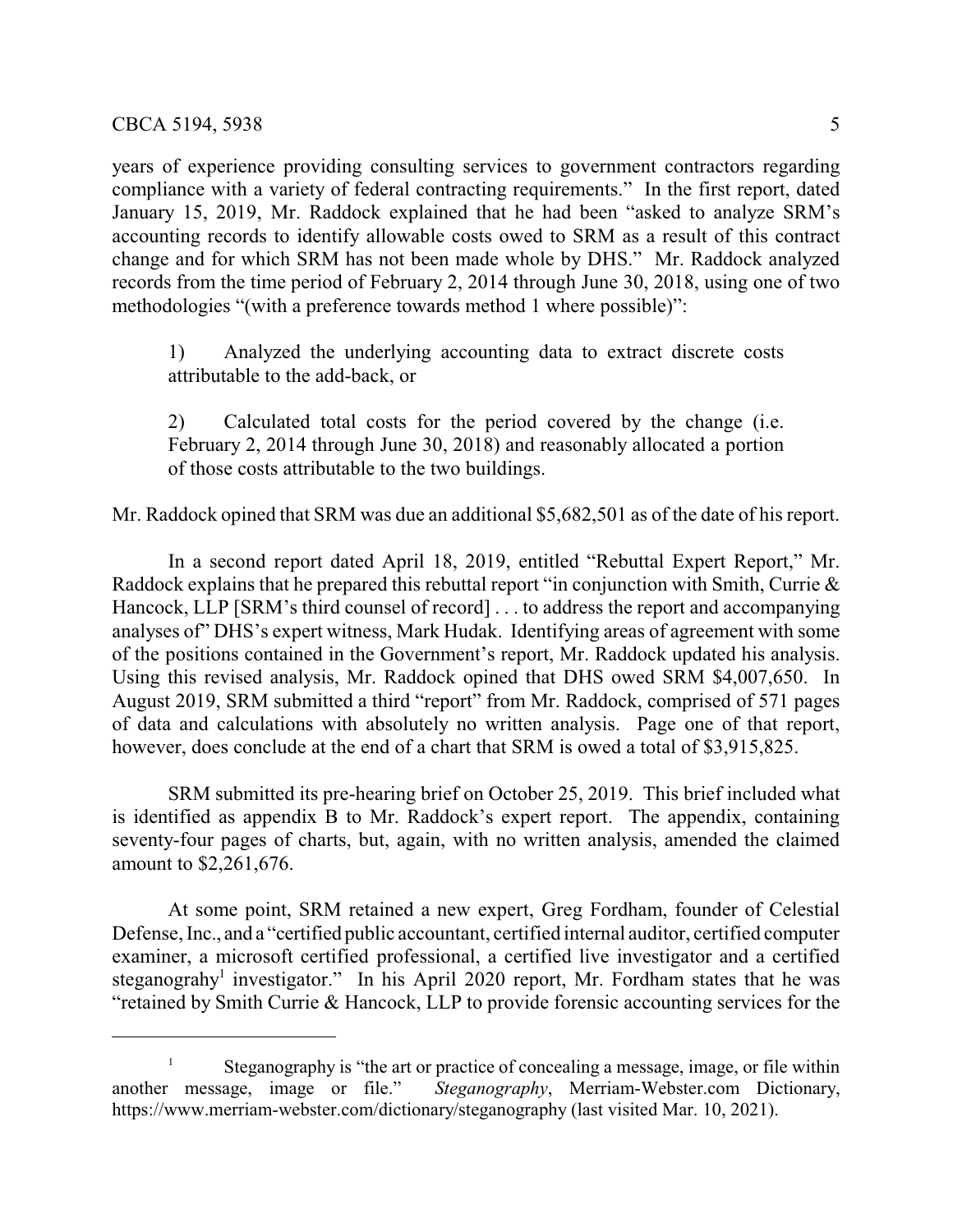quantification of increased costs [resulting from] changed conditions incurred by SRM Group." Mr. Fordham concludes in this written report that SRM is entitled to \$3,359,075.87 for changed conditions to the contract.

At the hearing, Mr. Fordham testified about his calculations. Using the total number of rooms that SRM had cleaned, Mr. Fordham determined that the modification caused SRM to clean an additional 357 rooms per weekday for the remaining four-and-a-half years of the contract, resulting in an increase of twenty-two percent of the overall cleaning per year. To reach this percentage, Mr. Fordham broke the costs down by CLIN, combining some CLIN costs with others, while keeping some CLINs separate. Mr. Fordham testified about his technique:

All right. Now, what does it take to clean an additional 357 rooms a day. Because this isn't like it's just one room or two rooms or twenty rooms or thirty rooms. It's not like, it's not like you can tell your staff oh, there's a couple extra rooms I need you to go and clean down here, you know, before you go home today go and take care of it. What does it really take to do 357 a day.

Mr. Fordham detailed the need for an additional cleaning crew of twenty people, plus someone to schedule the crews, do quality control, and prepare paperwork ("with all Government contracts I'm sure it's paperwork intensive. There's a lot of paper has to be done."). The increase in rooms resulted in an escalation of maintenance costs and required more desk clerks, Mr. Fordham pointed to specific parts of his report to explain how he added the labor costs, general and administrative (G&A) rate, and profit rate for each CLIN, plus the project management numbers incorporated from CLIN 1, to arrive at the total cost figure. Using this calculation, Mr. Fordham initially arrived at a total cost of around \$9.5 million. However, he deleted \$6 million from his total calculation, because either SRM had already been paid for that work or the costs were unallowable. Mr. Fordham calculated that SRM is owed about \$3.3 million.

Mr Fordham testified that he disagreed with DHS's starting point for calculating the effects of mod. 16. Mr. Fordham testified that DHS started from a point that was unaffected by mod. 9 and mod. 16 so it was not representative of the actual costs incurred due to mod. 16. Further, while Mr. Fordham did rely on management representations for some of his calculations, he claimed to have also relied upon various third-party financial statements. Mr. Fordham provided extensive details about his methodology for calculating the direct costs associated with CLINs 1–5. Specifically, Mr Fordham described his methodology as an "actual cost" analysis in which he calculated the cost of the unchanged work and then used the figure to calculate the average cost resulting from mod. 16.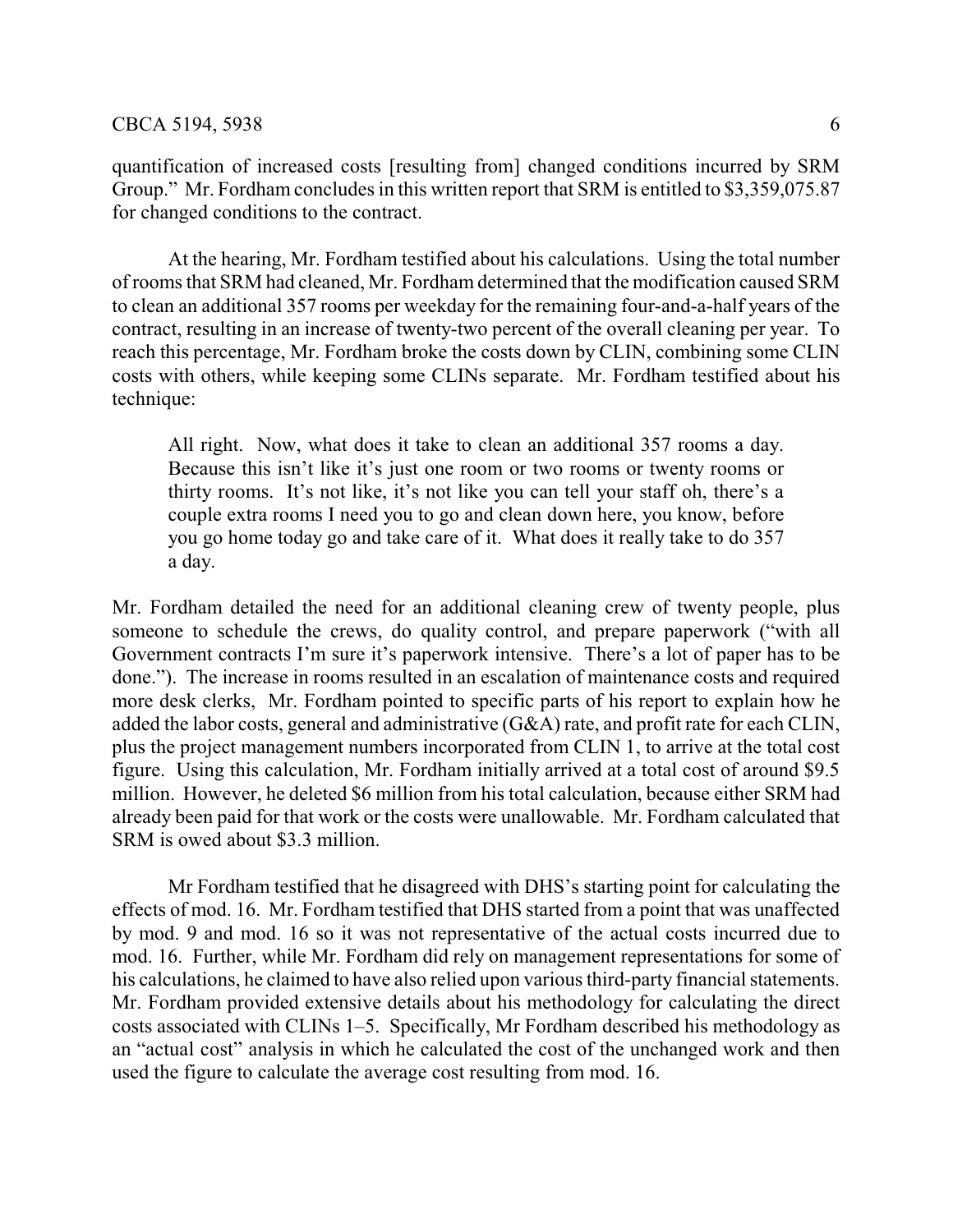### CBCA 5194, 5938 7

When asked to explain the costs presented in SRM's REAs and claims, Mr. Fordham explained that he was not involved nor did he know how SRM calculated their costs previously. As to the other previous expert witness reports contained in the record, Mr. Fordham could not testify, explain, or account for the analyses they presented. The failure to address the inconsistencies with the previous expert witness reports, which remained part of the record, is problematic. SRM presented no witness to explain the inconsistencies between the amounts presented in the initial claims (\$2,644,968 for CBCA 5194 and \$6,119,316.45 for CBCA 5938).

Mark Hudak, the Government's pricing expert and a credible witness, pointed out various perceived discrepancies with SRM's conduct over the past six years. He focused on inconsistencies in SRM's expert reports, testifying that the reports failed to provide adequate support and did not comply with applicable FAR requirements. He noted that none of the experts had conducted any audits, relying simply upon management's representations. SRM provided no support for some major cost categories, such as laundry. Overall, Mr. Hudak disagreed with Mr. Fordham's methodology, noting thatMr. Fordhamdid not examine actual costs or look at the impact of the cost, but instead applied twenty-two percent of the direct costs to the claim based on the number of rooms. Mr. Hudak testified:

The Government has on multiple times requested SRM to provide invoices for the transaction to make sure that the work performed related to the contract, and they continue to provide incorrect information, statements, and such for it.

Mr. Hudak opined that SRM's calculation "takes 22 percent of all its direct costs and applies it to the claim" without any analysis of the impact of the change on costs. Mr. Hudak noted that he actually agreed with the methodology used by the previous expert. He focused on individual costs to determine the impact of the change, looking at:

What happened to the program management directly, what happened with maintenance directly, focus on the individual cost elements to determine the impact of the change. This is exactly what the Government has done as well as SRM's previous expert. This is what SRM should be doing now.

Mr. Hudak provided specific examples of why SRM's position does not make sense. He explained that DHS pooled all CLINS that did not change before and after the removal of the buildings into a program management category. He examined general ledger information and determined no increase in costs.

Mr. Hudak continued: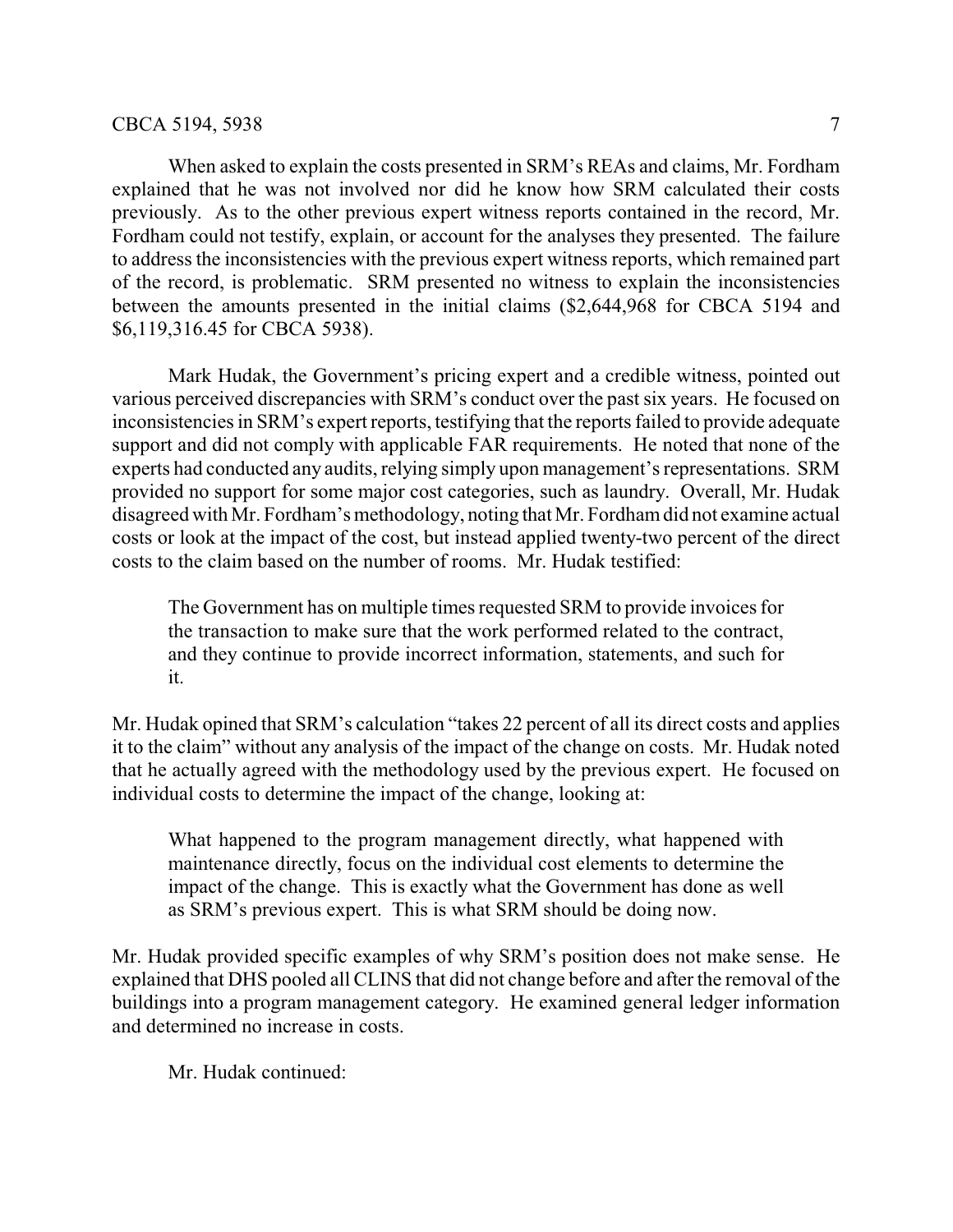One of the unique things about this contract is the other direct costs were mostly added to the fixed cost claims rather than part of the housekeeping CLIN rate.

Mr. Hudak concluded that the projected staffing levels and scopes did not change in these categories because they were already negotiated based on actual payroll information that is supported by bilateral modifications.

In sum, after comparing the actual costs before the change and the actual costs after the change, based upon the terms of the contract and SRM's original price proposal, Mr. Hudak concluded that the addition of the two buildings increased the costs by approximately \$800,000, an amount far less than the \$1,509,836.15 paid by DHS to SRM through contract modifications 16 and 43.

### Discussion

The sole issue in these appeals is "whether SRM has sufficiently established the costs claimed and their casual connection to DHS's changes to the contract under the applicable legal standard." DHS contends that SRM's calculations are not reasonable and it has not met its burden of proving its *actual* costs of performing the changed work. SRM disagreed, contending that it has sufficiently demonstrated that its costs were incurred by the additional work and that they are reasonable and allowable.

The party seeking the recovery of incurred costs has "the burden of proving the amount . . . with sufficient certainty so that the determination of the amount . . . will be more than mere speculation." *Lisbon Contractors, Inc. v. United States*, 828 F.2d 759, 767 (Fed. Cir. 1987) (quoting *Willems Industries, Inc. v. United States*, 295 F.2d 822, 831 (Ct. Cl. 1961)). We discussed proving quantum in *Nu-Way Concrete Co. v. Department of Homeland Security*, CBCA 1411, 11-1 BCA ¶ 34,636 (2010):

An equitable adjustment encompasses the quantitative difference between the reasonable cost of performance without the added, deleted, or substituted work, and the reasonable costs of performance with the addition, deletion, or substitution. *J.L. Simmons Co. v. United States*, 412 F.2d 1360,1370 (Ct. Cl. 1969) (citing *Bruce Construction Corp. v. United States*, 324 F.2d 516, 519 (Ct. Cl. 1963)). "When a party seeks recovery of costs incurred, it has 'the burden of proving the amount. . . with sufficient certainty so that the determination of the amount. . . will be more than mere speculation."' *Benmol Corp. v. Department of the Treasury*, GSBCA 16374-TD, 05-1 BCA ¶ 32,897, at 162,979 (citing *Lisbon Contractors, Inc. v. United States*, 828 F.2d 759, 767 (Fed. Cir. 1987) (quoting *Willems Industries, Inc. v. United States*, 295 F.2d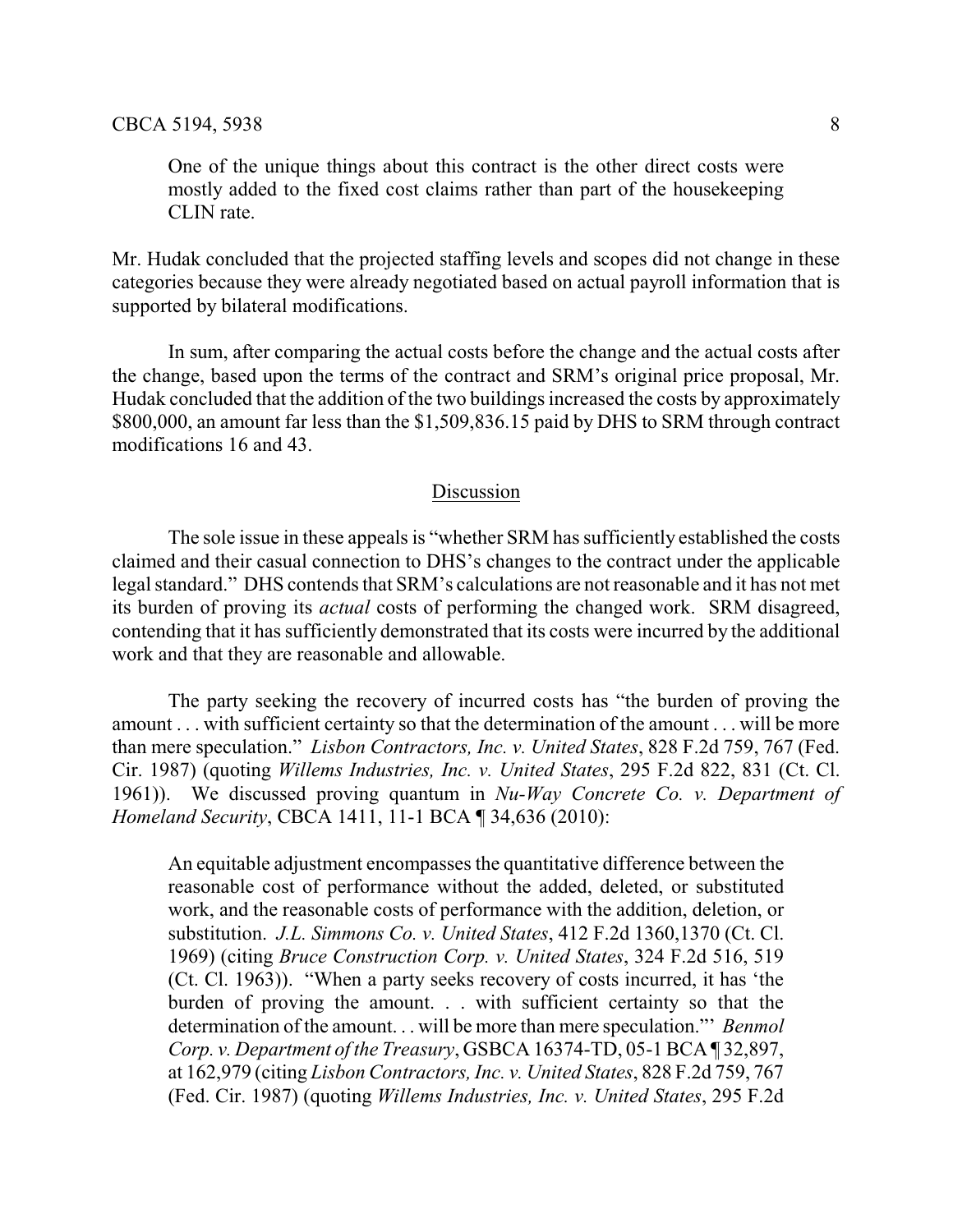822, 831 (Ct. Cl. 1961)); *Advanced Materials, Inc. v. United States*, 54 Fed. Cl. 207, 209 (2002); *Twigg Corp. v. General Services Administration*, GSBCA 14386, et al., 00-1 BCA ¶ 30,772, at 151,975). "It is true, of course, that the proof of damages need not be exact. A reasonable basis is enough – but some convincing basis must be advanced." *Twigg Corp.*, 00-1 BCA at 151,976. "Exaggeration, inherent improbability, self-contradiction, omissions in a purportedly complete account, imprecision and errors may all breed disbelief and therefore the disregard of even uncontradicted non-opinion testimony. Such testimony . . . 'carries its own death wound."' *Sternberger v. United States*, 401 F.2d 1012, 1016 (Ct. Cl. 1968) (citations omitted).

*See also Reliable Contracting Group, LLC v. Department of Veterans Affairs*, CBCA 1539, 11-2 BCA ¶ 34,882. Thus, SRM has the burden of proving its costs "with sufficient certainty so that the determination of the amount . . . will be more than mere speculation." *Nu-Way*. The fact that SRM provided five different expert reports, each containing different methods and figures, and provided no explanation for the differences, does not meet the burden of proof.

SRM's expert witness did not elucidate thematter. Although Mr. Fordhamadequately explains his own methodology, he did not account for the different methodologies, the diverse conclusions, nor could he justify (or distinguish) the varying amounts claimed by SRM in its two claims. The differing amounts and methodologies are contradictory and imprecise. The mere fact that SRM submitted five expert reports, but failed to present testimony to disclaim the previous reports, or at least explain why these reports came to different conclusions, is problematic.

On balance, we find that DHS's expert raised valid objections to SRM's figures while presenting a persuasive analysis to support its calculation of the costs incurred by the modification. By contrast, we conclude that SRM has not met its burden to prove quantum because its expert reports supported differing amounts, used different methodologies, and ultimately did not support SRM's claims.